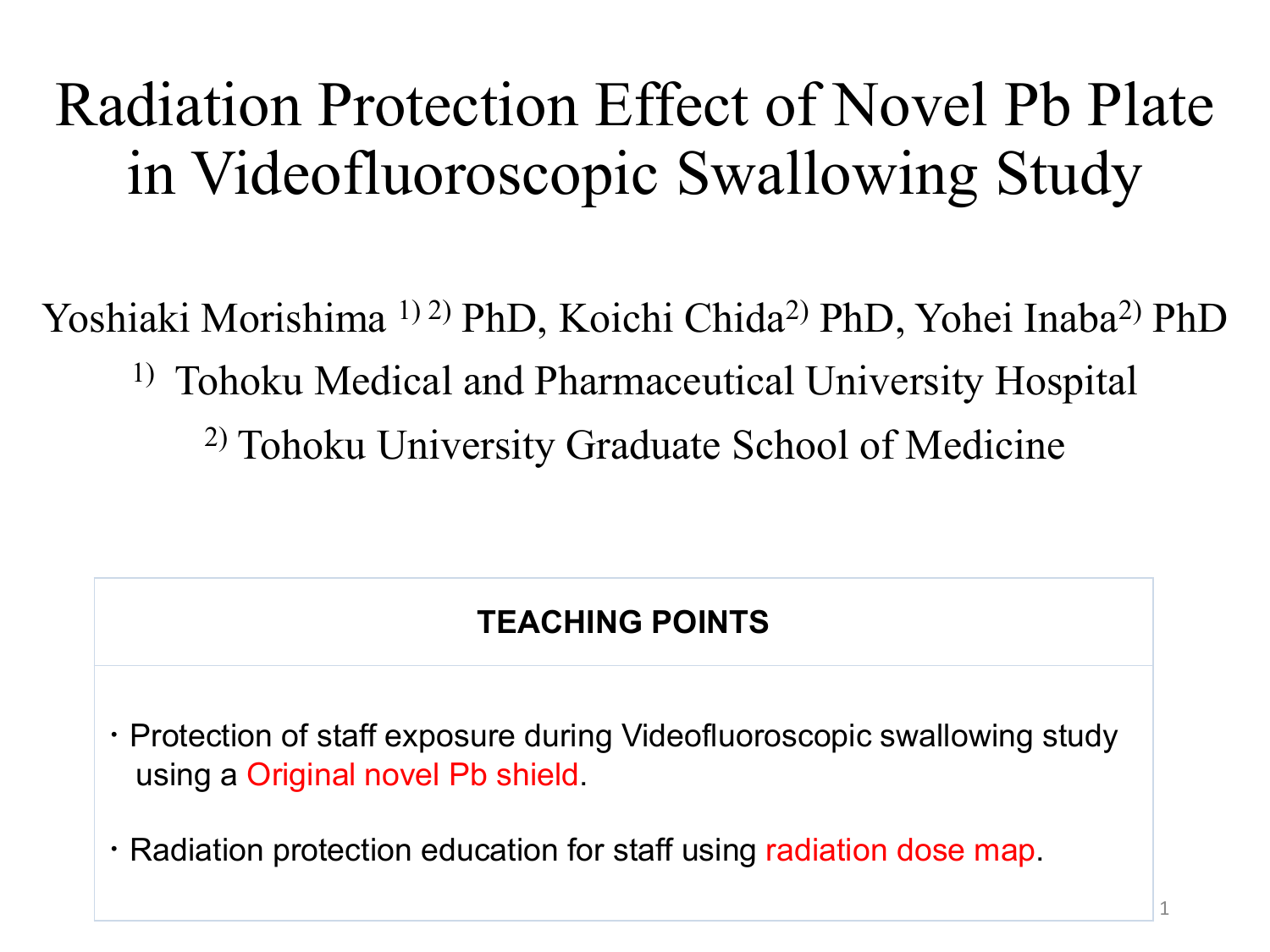# Background

- The new occupational dose limit of the crystalline lens was recommended by the International Commission on Radiological Protection (ICRP 118) in 2012.
- Lead shield already exist for use with the bed 'horizontally'.
- There has never been a lead shield attached to the bed when used 'vertically'.



 $\text{Bed}:$  horizontal position 2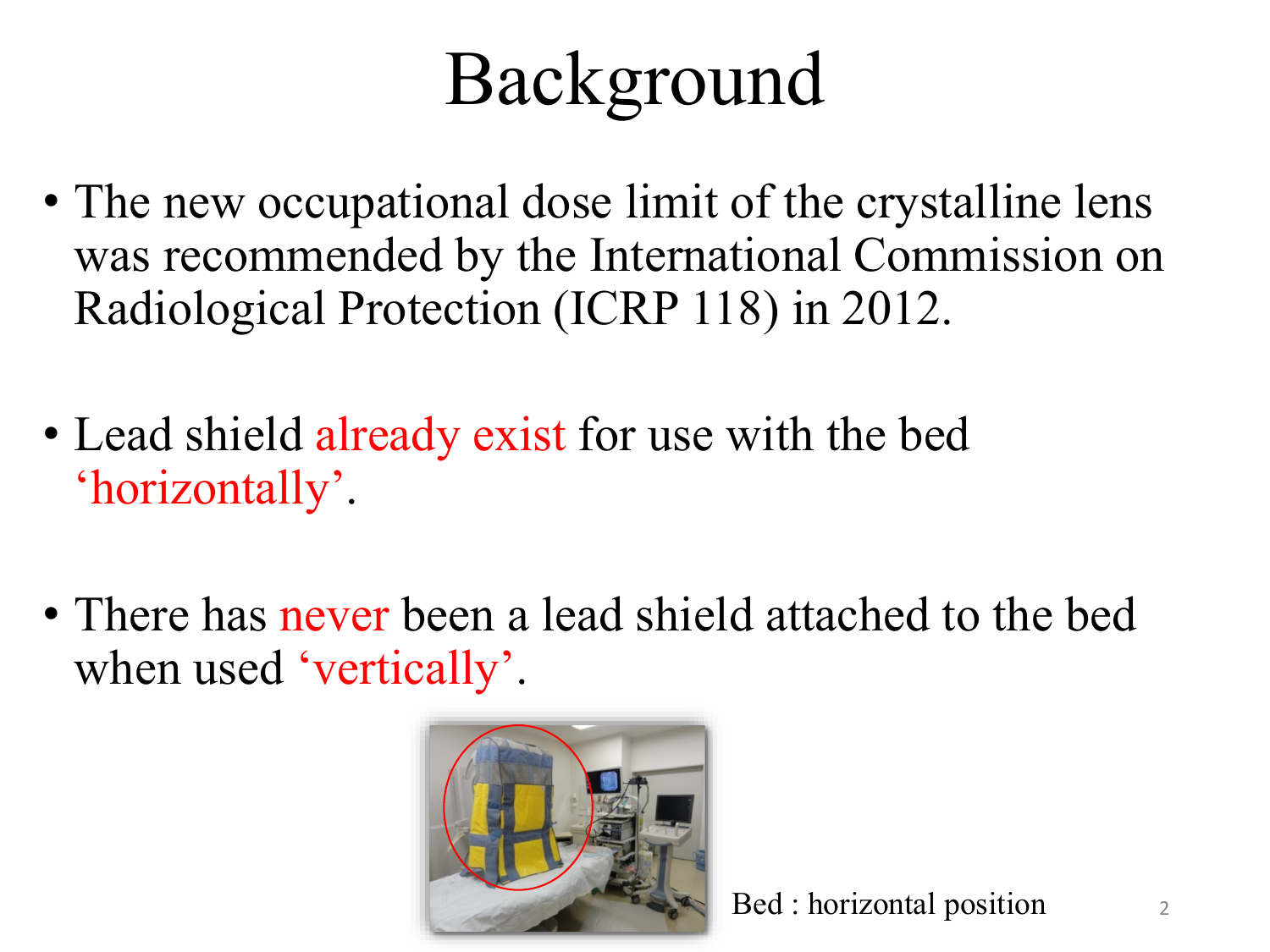### Purpose

To investigate the effectiveness of Original novel Pb shield for reducing the scatter radiation during Videofluoroscopic Swallowing Study .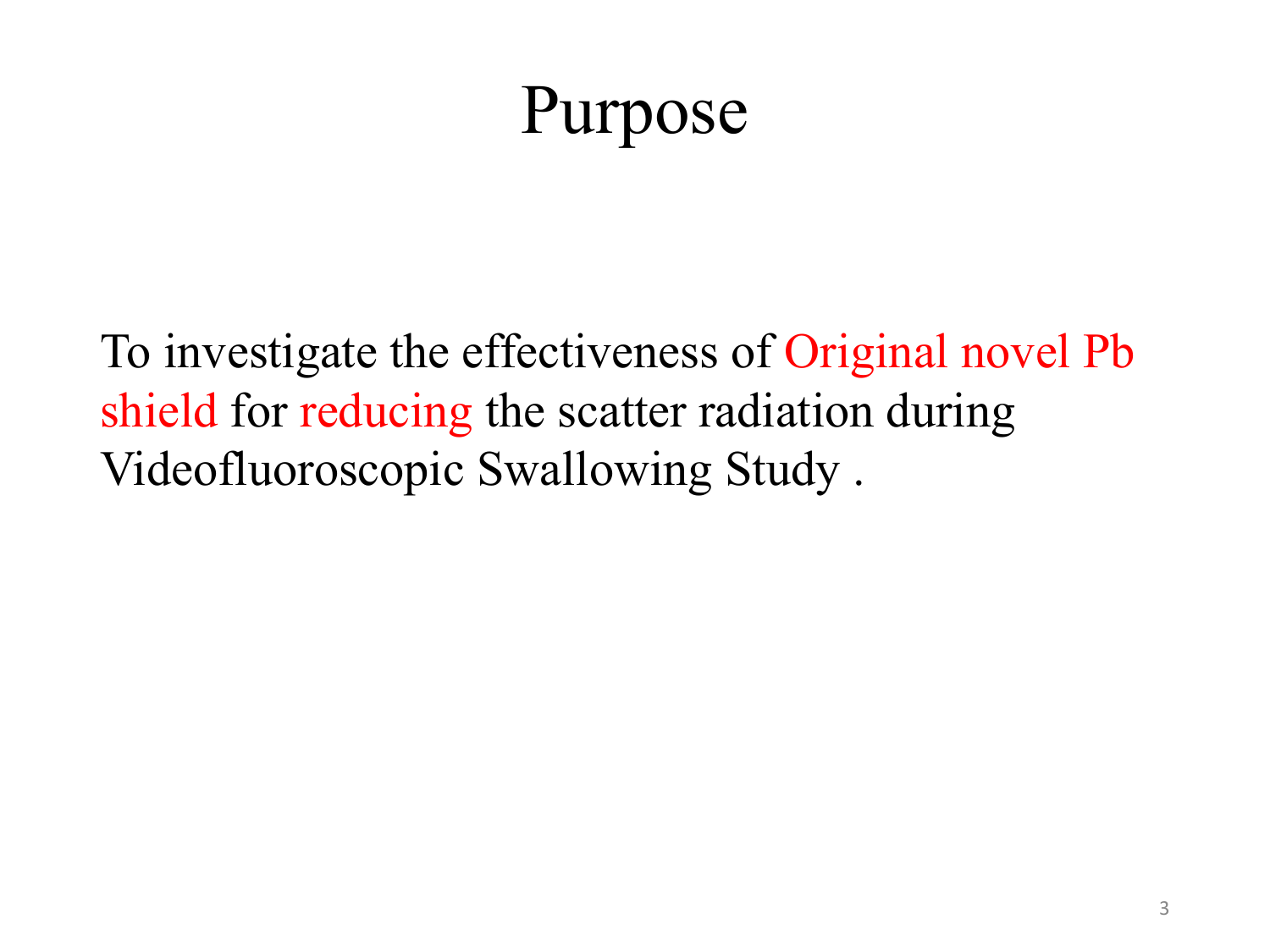

Chida K, et al. Clarifying and visualizing sources of staff-received scattered radiation in interventional procedures. AJR American journal of roentgenology 197: W900-903, 2011.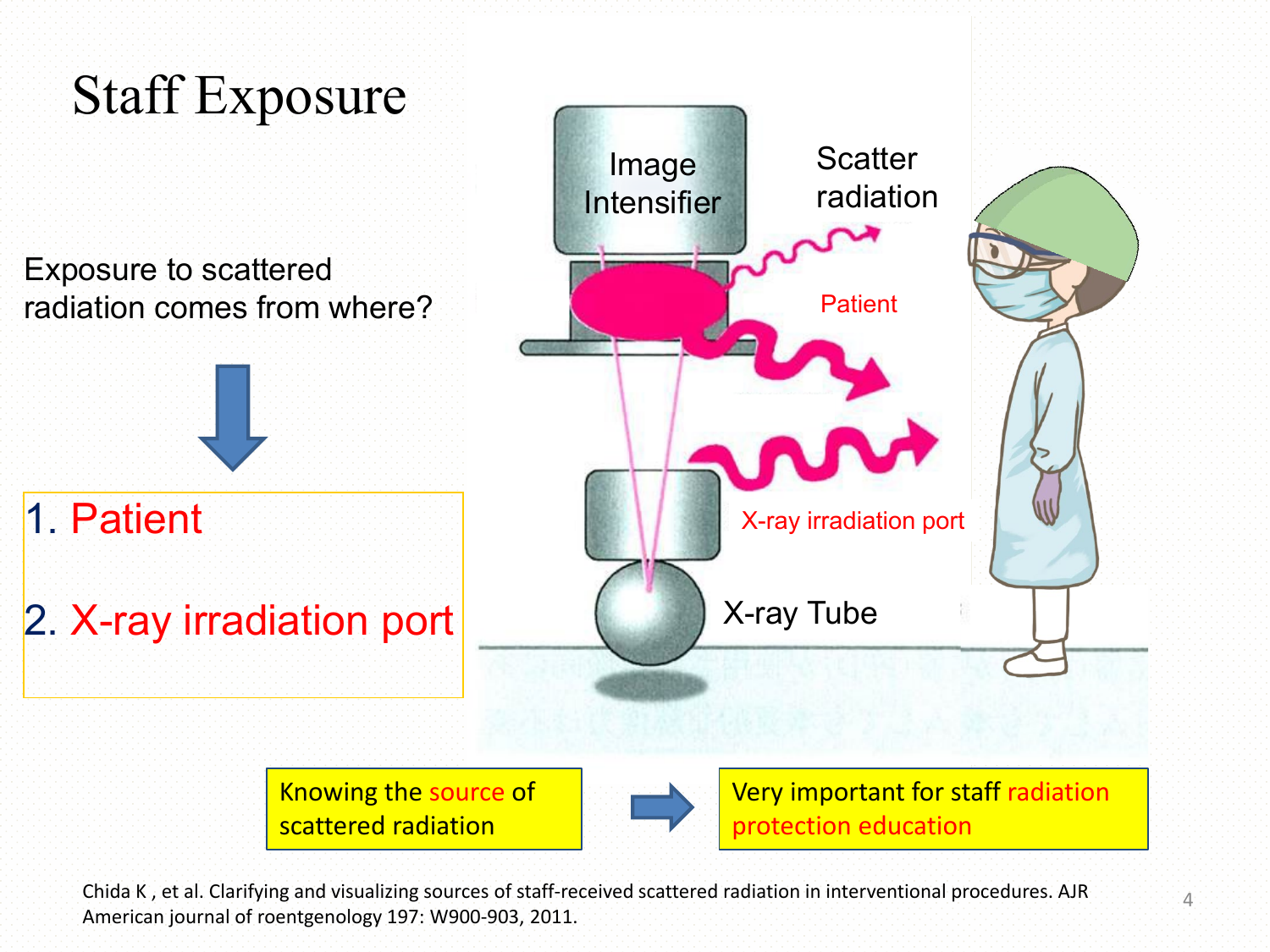#### Original novel Pb shield (Using Videofluoroscopic Swallowing Study :VFSS )



VFSS Shielding Plate use vertically in the bed and attach to the handrail of the table. Lead equivalent of 0.3mm Pb, weighs about 6 kg, and is  $50cm \times 50cm \times 8.0mm$ .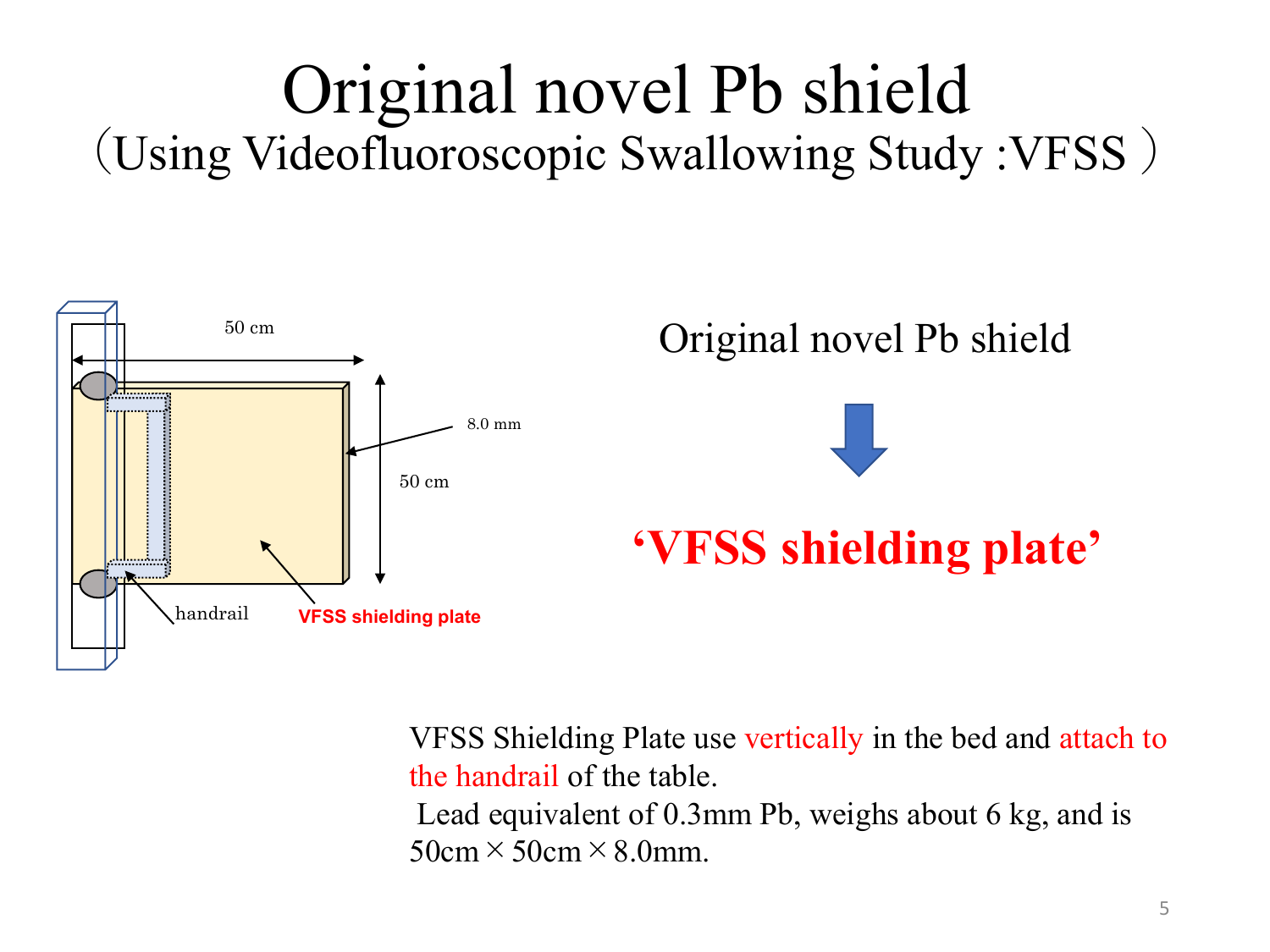# Methods : Phantom study setup



Bed : vertical position

- ・Measurement plan for this study, X-ray tube, phantom, **'VFSS shielding plate'**
- ・VFSS shielding plate can be moved up and down according to the physician's eye level  $\left(\longrightarrow\right)$
- ・Radiation survey meter (ICS-321, HITACHI, ALOCA Medical Ltd. measuring range of 1- 300 mSv/h).

Measurement scatter radiation with and without VFSS shielding plate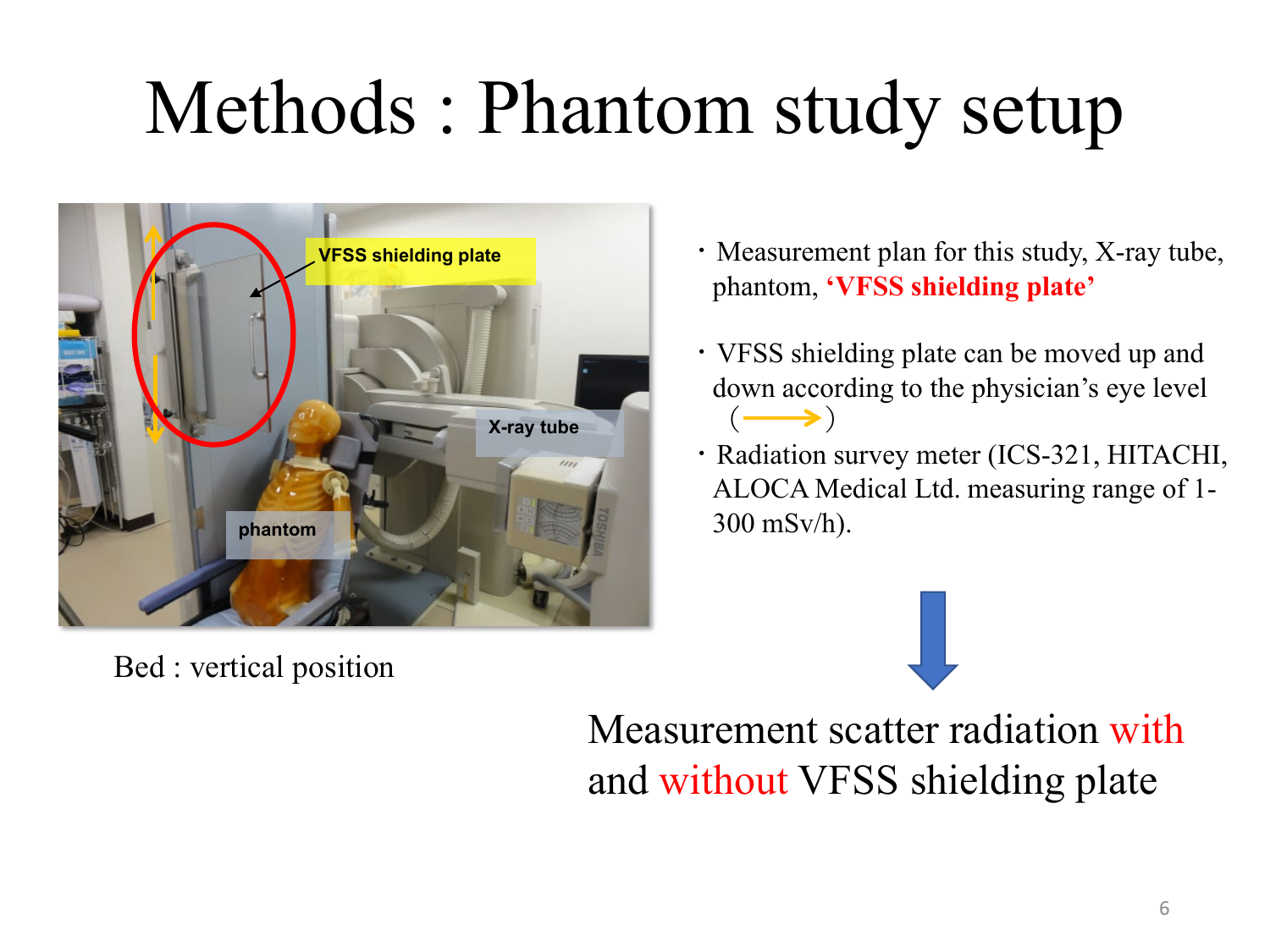## Measurement Diagram



- ・X-ray tube image intensifier :148 cm
- ・X-ray tube entrance surface of the human phantom :110 cm
- ・ Human phantom physician's position : 60cm
- ・Measurements at 15 points (black point)
- ・50 cm intervals
- ・150 cm in height above the floor (Physician's eye level)

P: physician's position Q, R: medical staff position (nurses and speech-language pathologist)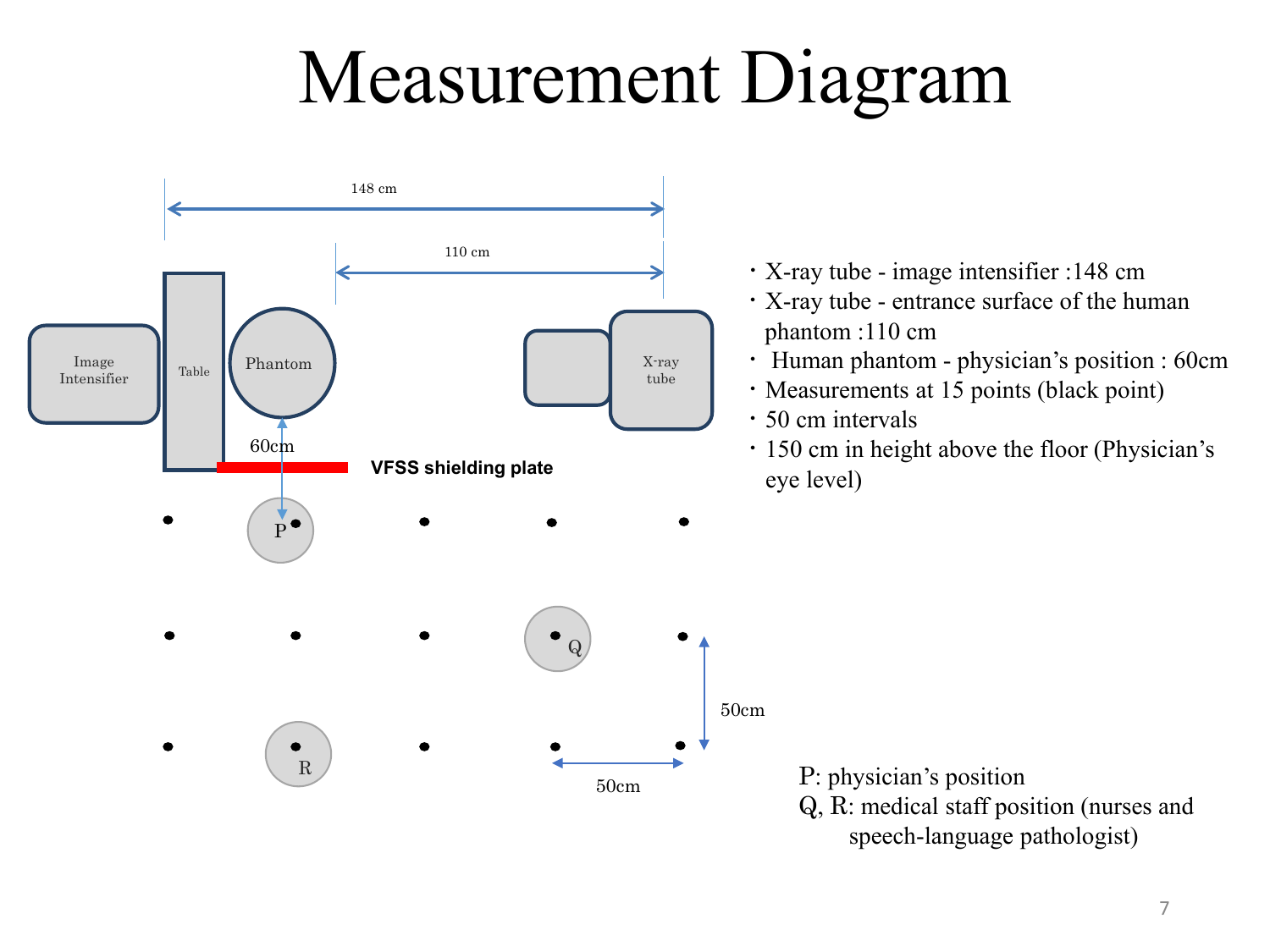#### Result : Radiation dose map

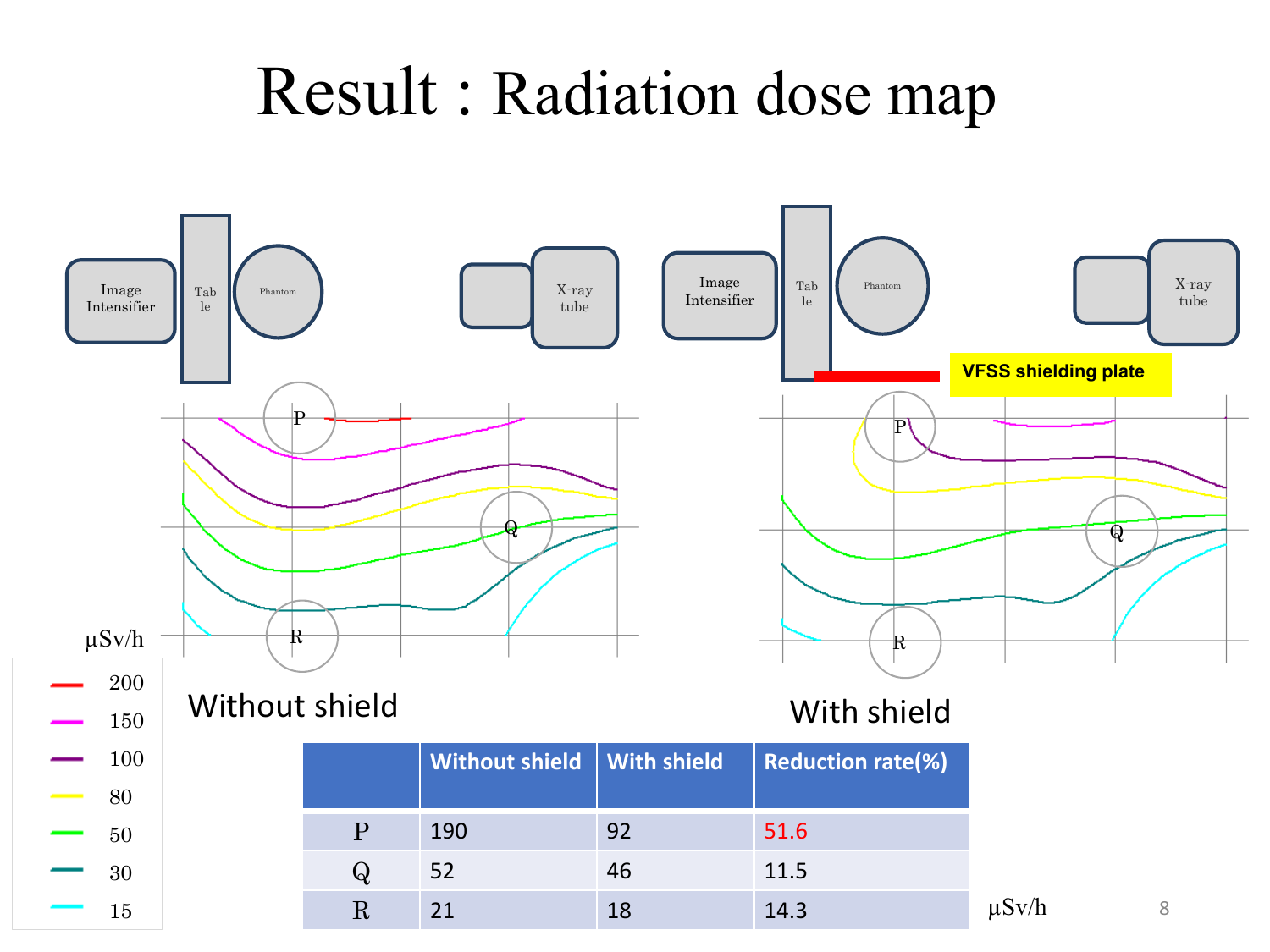## Use case in clinical



Using 'VFSS Shielding Plate' the physician will reach out from under the shield and let the patient eat and drink, so it will not hampere in VFSS.

#### Setting VFSS Shielding Plate Physician's eye level